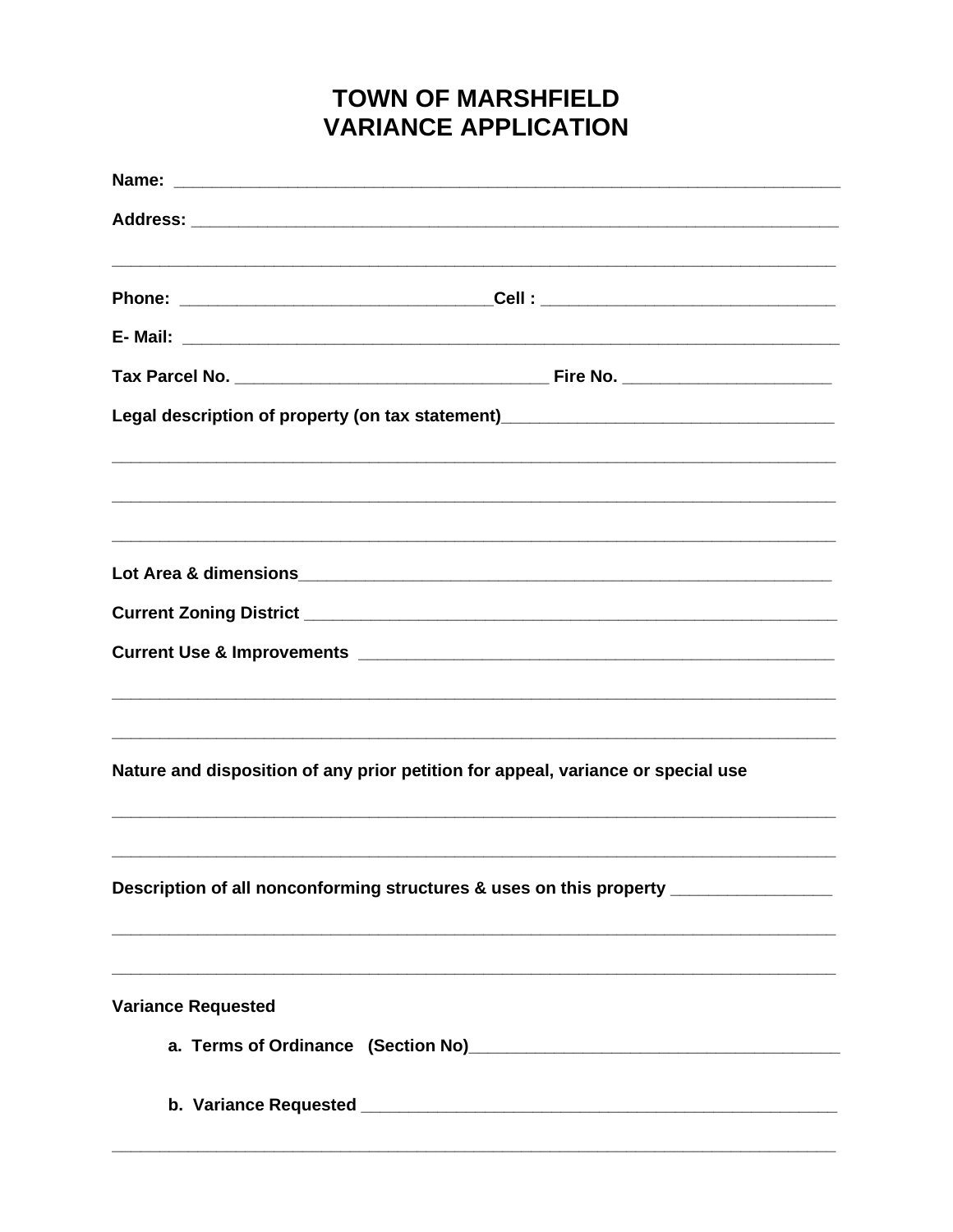|  | Names & Addresses of All Adjoining Property Owners within 500 ft |  |  |
|--|------------------------------------------------------------------|--|--|
|--|------------------------------------------------------------------|--|--|

**Address each of the following criteria for granting a variance as described in the application (attach additional pages if necessary):** 

**\_\_\_\_\_\_\_\_\_\_\_\_\_\_\_\_\_\_\_\_\_\_\_\_\_\_\_\_\_\_\_\_\_\_\_\_\_\_\_\_\_\_\_\_\_\_\_\_\_\_\_\_\_\_\_\_\_\_\_\_\_\_\_\_\_\_\_\_\_\_\_\_\_\_\_\_**

**\_\_\_\_\_\_\_\_\_\_\_\_\_\_\_\_\_\_\_\_\_\_\_\_\_\_\_\_\_\_\_\_\_\_\_\_\_\_\_\_\_\_\_\_\_\_\_\_\_\_\_\_\_\_\_\_\_\_\_\_\_\_\_\_\_\_\_\_\_\_\_\_\_\_\_\_**

**\_\_\_\_\_\_\_\_\_\_\_\_\_\_\_\_\_\_\_\_\_\_\_\_\_\_\_\_\_\_\_\_\_\_\_\_\_\_\_\_\_\_\_\_\_\_\_\_\_\_\_\_\_\_\_\_\_\_\_\_\_\_\_\_\_\_\_\_\_\_\_\_\_\_\_\_**

**\_\_\_\_\_\_\_\_\_\_\_\_\_\_\_\_\_\_\_\_\_\_\_\_\_\_\_\_\_\_\_\_\_\_\_\_\_\_\_\_\_\_\_\_\_\_\_\_\_\_\_\_\_\_\_\_\_\_\_\_\_\_\_\_\_\_\_\_\_\_\_\_\_\_\_\_**

**\_\_\_\_\_\_\_\_\_\_\_\_\_\_\_\_\_\_\_\_\_\_\_\_\_\_\_\_\_\_\_\_\_\_\_\_\_\_\_\_\_\_\_\_\_\_\_\_\_\_\_\_\_\_\_\_\_\_\_\_\_\_\_\_\_\_\_\_\_\_\_\_\_\_\_\_**

**\_\_\_\_\_\_\_\_\_\_\_\_\_\_\_\_\_\_\_\_\_\_\_\_\_\_\_\_\_\_\_\_\_\_\_\_\_\_\_\_\_\_\_\_\_\_\_\_\_\_\_\_\_\_\_\_\_\_\_\_\_\_\_\_\_\_\_\_\_\_\_\_\_\_\_\_**

**\_\_\_\_\_\_\_\_\_\_\_\_\_\_\_\_\_\_\_\_\_\_\_\_\_\_\_\_\_\_\_\_\_\_\_\_\_\_\_\_\_\_\_\_\_\_\_\_\_\_\_\_\_\_\_\_\_\_\_\_\_\_\_\_\_\_\_\_\_\_\_\_\_\_\_\_**

**\_\_\_\_\_\_\_\_\_\_\_\_\_\_\_\_\_\_\_\_\_\_\_\_\_\_\_\_\_\_\_\_\_\_\_\_\_\_\_\_\_\_\_\_\_\_\_\_\_\_\_\_\_\_\_\_\_\_\_\_\_\_\_\_\_\_\_\_\_\_\_\_\_\_\_\_**

**\_\_\_\_\_\_\_\_\_\_\_\_\_\_\_\_\_\_\_\_\_\_\_\_\_\_\_\_\_\_\_\_\_\_\_\_\_\_\_\_\_\_\_\_\_\_\_\_\_\_\_\_\_\_\_\_\_\_\_\_\_\_\_\_\_\_\_\_\_\_\_\_\_\_\_\_**

**1) Unnecessary hardship is present because… \_\_\_\_\_\_\_\_\_\_\_\_\_\_\_\_\_\_\_\_\_\_\_\_\_\_\_\_\_\_\_\_\_\_\_\_**

**2) Compliance with the terms of the ordinance is prevented by unique features of this**

property…

**3) A variance will not be contrary to the public interest because…** 

**Attach a map or sketch of the property involved. Include property lines, existing & proposed driveways and roads, dimensions & locations of existing & proposed buildings, and location of sanitary septic system.**

**Grant the Board of Appeals, in the performance of their duties, permission to enter upon land, make examinations and surveys and place and maintain necessary monuments and marks thereon.** 

**A hearing will be scheduled after the application is received. Additional information may be requested by the Board of Appeals. The decision of the Board of Appeals is final.** 

**I hereby certify that all the above statements and attachments submitted hereto are true and correct to the best of my knowledge.**

| Signature        | <b>Date</b> |
|------------------|-------------|
|                  |             |
| <b>Signature</b> | <b>Date</b> |